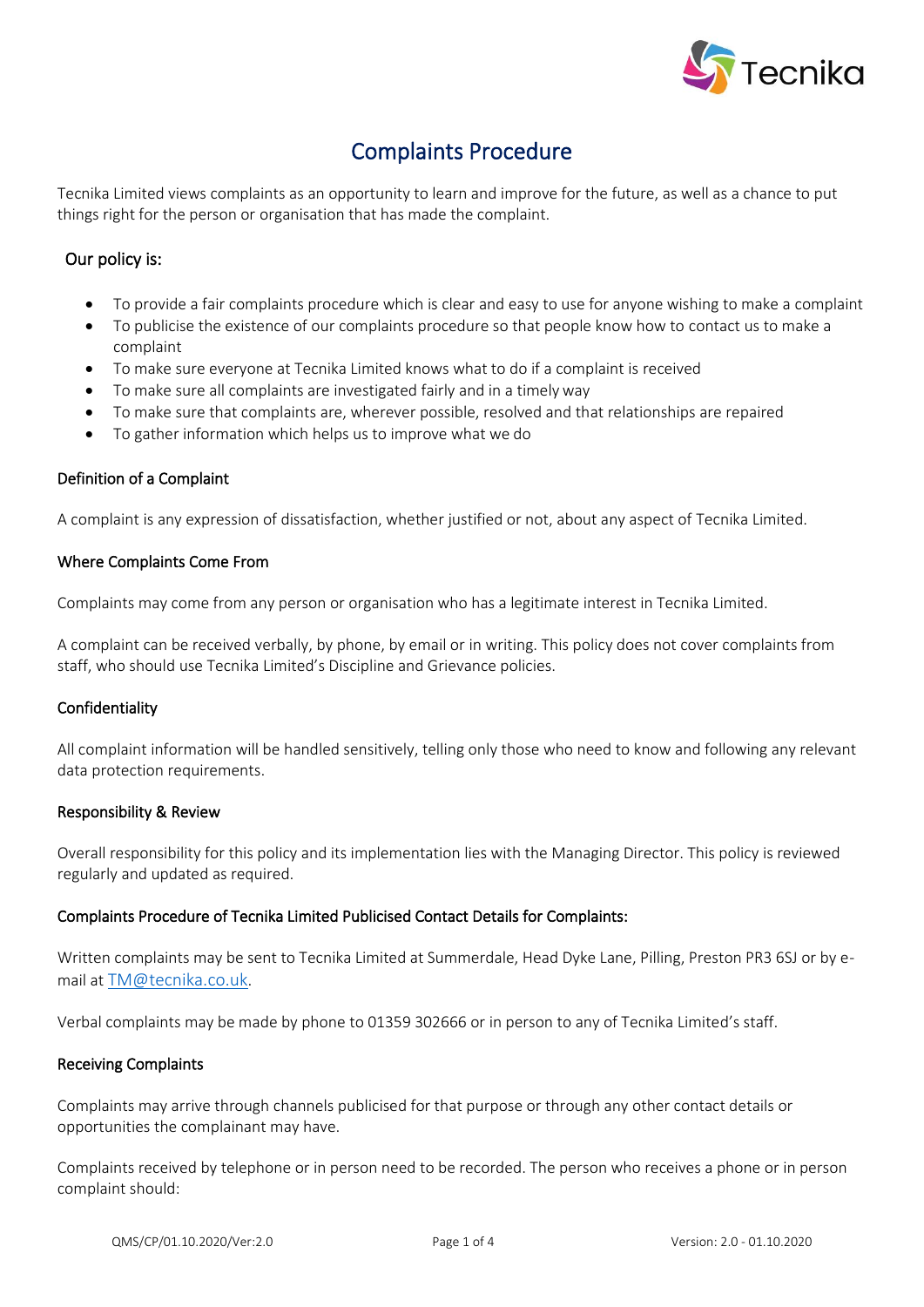

- Write down the facts of the complaint
- Take the complainant's name, address and telephone number
- Note down the relationship of the complainant to Tecnika Limited for example: client, neighbours etc.
- Tell the complainant that we have a complaints procedure
- Tell the complainant what will happen next and how long it will take
- Where appropriate, ask the complainant to send a written account by postor by email so that the complaint is recorded in the complainant's ownwords.

For further guidelines about handling verbal complaints, see Appendix 1 Resolving Complaints

#### Stage One

In many cases, a complaint is best resolved by the person responsible for the issue being complained about. If the complaint has been received by that person, they may be able to resolve it swiftly and should do so if possible and appropriate.

#### Whether or not the complaint has been resolved, the complaint information should be passed to a Director within 48 hours.

On receiving the complaint, this is recorded into the complaints log. If it has not already been resolved, they delegate an appropriate person to investigate it and to take appropriate action.

If the complaint relates to a specific person, they should be informed and given a fair opportunity to respond.

Complaints should be acknowledged by the person handling the complaint within 3 days. The acknowledgement should say who is dealing with the complaint and when the person complaining can expect a reply. A copy of this complaints procedure should be attached.

Ideally complainants should receive a definitive reply within two weeks. If this is not possible because for example, an investigation has not been fully completed, a progress report should be sent with an indication of when a full reply will be given.

Whether the complaint is justified or not, the reply to the complainant should describe the action taken to investigate the complaint, the conclusions from the investigation, and any action taken as a result of the complaint.

#### Stage Two

If the complainant feels that the problem has not been satisfactorily resolved at Stage One, they can request that the complaint is reviewed at Director level. At this stage, the complaint will be passed to a Director.

The request for Directors level review should be acknowledged within 3 days of receiving it. The acknowledgement should say who will deal with the case and when the complainant can expect a reply.

The person who receives Stage Two complaints may investigate the facts of the case themselves or delegate a suitably senior person to do so. This may involve reviewing the paperwork of the case and speaking with the person who dealt with the complaint at Stage One.

If the complaint relates to a specific person, they should be informed and given a further opportunity to respond.

The person who dealt with the original complaint at Stage One should be kept informed of what is happening.

Ideally complainants at Stage Two should receive a definitive reply within **one week**. If this is not possible because for example, an investigation has not been fully completed, a progress report should be sent with an indication of when a full reply will be given. Whether the complaint is upheld or not, the reply to the complainant should describe the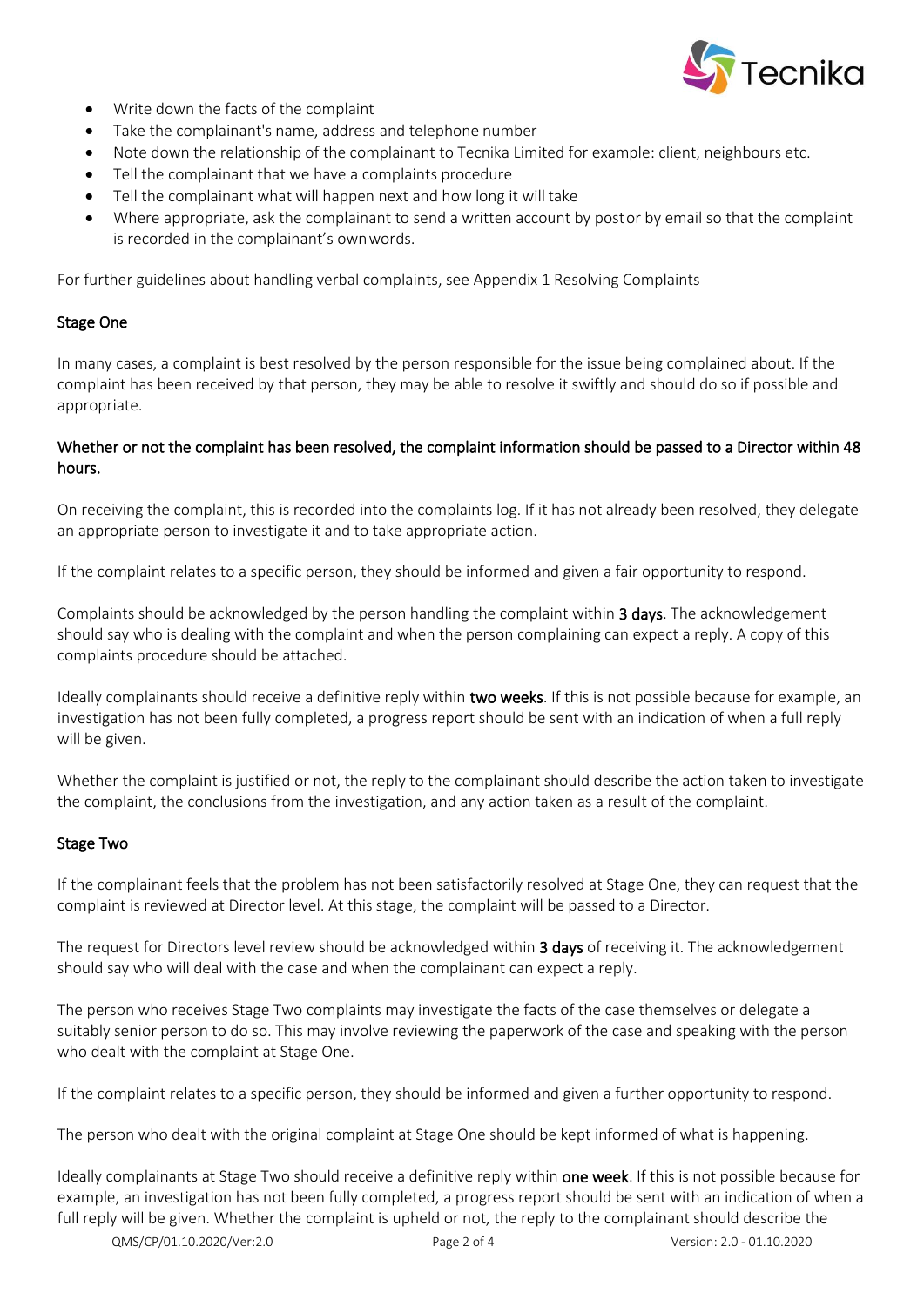

action taken to investigate the complaint, the conclusions from the investigation, and any action taken as a result of the complaint. The decision taken at this stage is final, unless the Director decides it is appropriate to seek external assistance with resolution.

#### Variation of the Complaints Procedure

The Directors may vary the procedure for good reason. This may be necessary to avoid a conflict of interest, for example, a complaint about the Managing Director should not also have the Managing Director as the person leading a Stage Two review.

#### Monitoring and Learning from Complaints

Complaints are reviewed annually by the Directors to identify any trends which may indicate a need to take further action.

#### Complaint form

A standard complaint template is available for customers and is shown below.